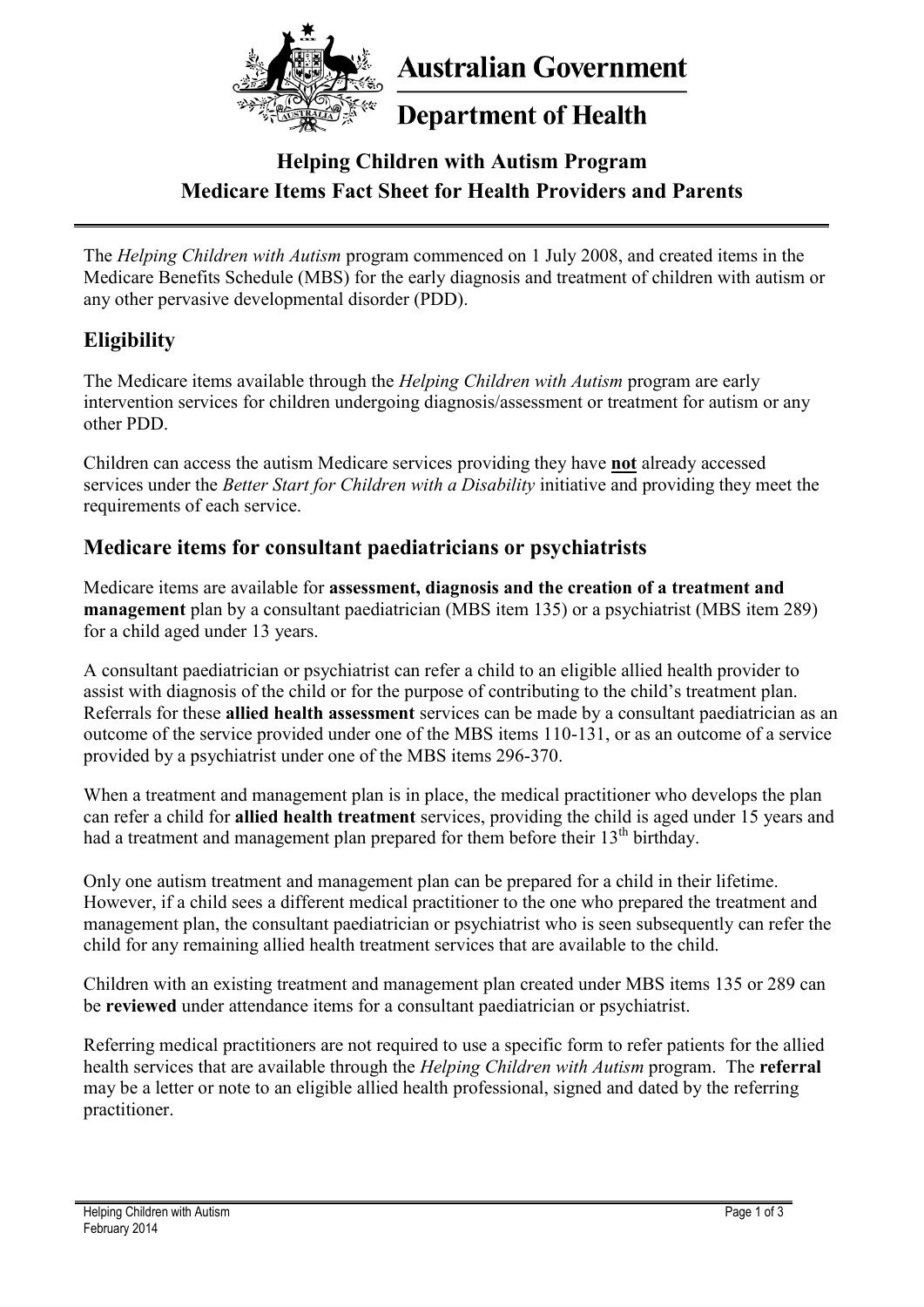## **Medicare items for allied health providers**

Under the *Helping Children with Autism* program, a child can be referred by a consultant paediatrician or psychiatrist for the following allied health services:

- up to **four diagnostic / assessment services** from psychologists, speech pathologists, occupational therapists, audiologists, optometrists, orthoptists or physiotherapists to assist the referring practitioner with diagnosis or to contribute to a child's treatment and management plan (for a child under 13 years of age).
- up to **twenty treatment services** from psychologists, speech pathologists, occupational therapists, audiologists, optometrists, orthoptists or physiotherapists (for a child under 15 years of age, providing a treatment and management plan is in place before their  $13<sup>th</sup>$  birthday).

These are the total number of services available to each child through the *Helping Children with Autism* program – not an annual entitlement.

### **Assistance with diagnosis / contribution to a treatment plan\***

#### *MBS items for allied health assessment of children with autism/PDD*

- 82000 Psychologist
- 82005 Speech pathologist
- 82010 Occupational therapist
- 82030 Audiologist, optometrist, orthoptist, physiotherapist

\* Prerequisite MBS items: 110-131 (paediatrician) or 296-370 (psychiatrist).

#### **Treatment services\*\***

#### *MBS items for allied health treatment of children with autism/PDD*

- 82015 Psychologist
- 82020 Speech pathologist
- 82025 Occupational therapist
- 82035 Audiologist, optometrist, orthoptist, physiotherapist

\*\* Prerequisite MBS items: 135 (paediatrician); or 289 (psychiatrist).

A **course of treatment** for the allied health treatment services consists of the number of allied health services stated on the child's referral, up to a maximum of 10 services. This enables the referring practitioner to consider a report from the allied health provider(s) about the services provided to the child, and the need for further treatment.

Patients will require a separate **referral** for each allied health provider they are referred to and they will also need new referrals for each new course of treatment.

### **More Information**

The explanatory notes and item descriptors for these items are in the Medicare Benefits Schedule (MBS) available online at:<http://www.mbsonline.gov.au/>

For inquiries about eligibility, claiming, fees and rebates, call the Department of Human Services (Medicare): patient inquiries 132 011; provider inquiries 132 150.